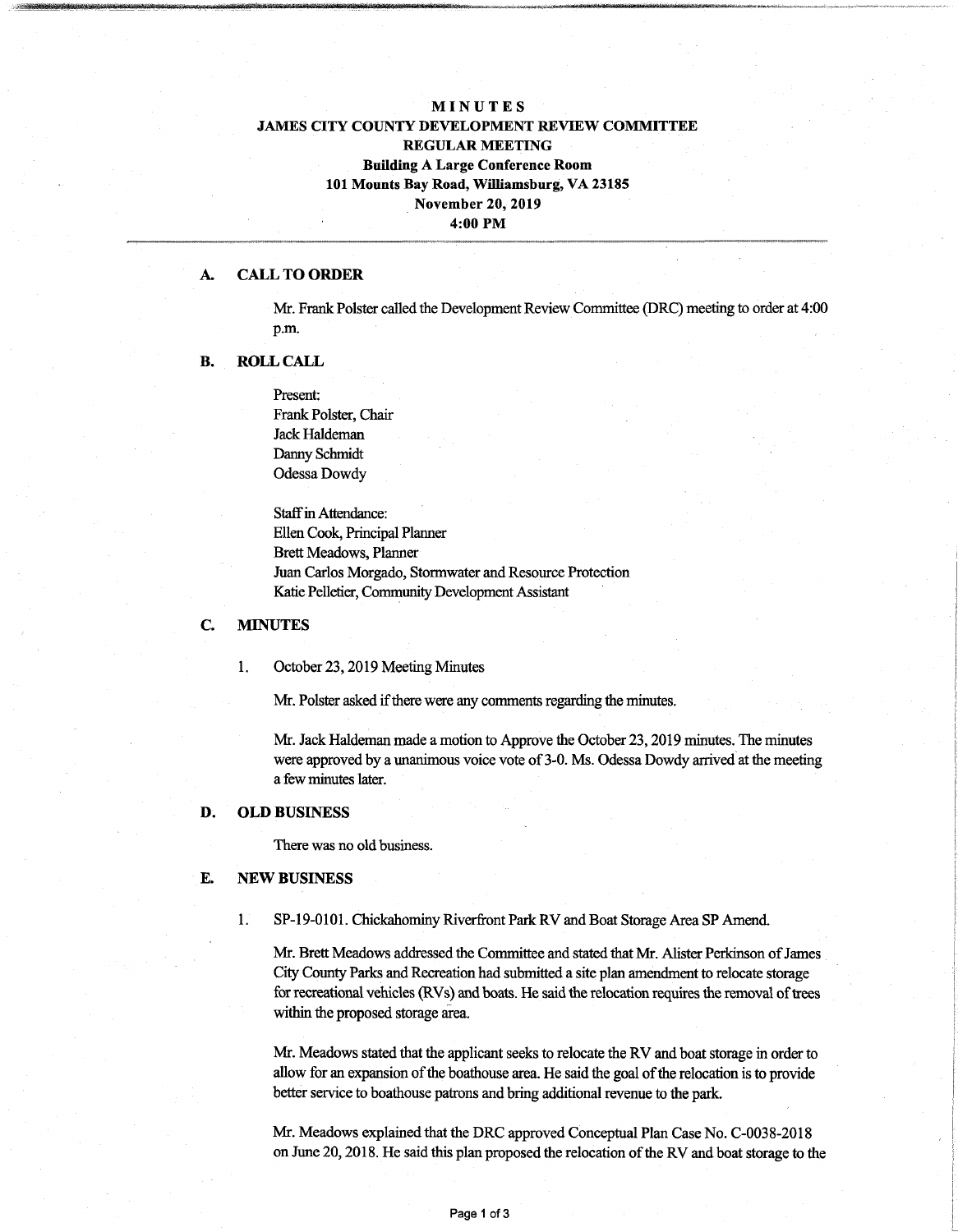area represented in Site Plan Case No. SP-19-0101.

Mr. Meadows told the Committee that the proposed RV/boat storage area was formerly used forthe same purpose as recently as 2002, and the proposed area was a grass field asrecently as 2013. He said this area has naturally grown up in the intervening years.

Mr. Meadows explained the applicant proposes clearing approximately one acre of brush and trees to create storage for up to 50 large RVs or boats. He said two mature loblolly pines will remain. Mr. Meadows noted the view of the proposed storage from the Capital Trail and John Tyler Highway is limited by an existing wooded buffer that would remain.

Mr. Meadows stated that the adopted Special Use Permit (SUP) conditions require Planning Director and DRC approval of any tree clearing on the Chickahominy Riverfront Park property. He said the Planning Director finds the proposal acceptable and staffrecommends that the DRC finds the tree clearing for this project acceptable.

Mr. Meadows said both he and Mr. Perkinson were available to answer any questions from the Committee.

Mr. Polster asked if the Committee had any further questions.

Mr. Alister Perkinson stated the goal is to clean up the existing temporary RV and boat storage area for potential construction of an additional boathouse by the growing rowing club and community.

Mr. Perkinson explained they would move the storage area to another temporary site where there had been storage in the past and would not require any significant improvements.

Mr. Danny Schmidt asked if this would be the second or third boathouse.

Mr. Perkinson replied itwould be the second boathouse on site.

Ms. Dowdy asked for clarification why the site would need to move again in the future.

Mr. Perkinson explained they are in the process of updating the site Master Plan, and the proposed new temporary storage site is also the location of a future water treatment plant. He said the proposed permanent site for RV and boat storage would be located further out in the phasing of the Master Plan.

Mr. Perkinson said no permanentimprovements would be made other than clearing the brush in the short term. He said there is an existing gravel road.

Ms. Dowdy asked if the storage area was public use.

Mr. Perkinson replied yes, users pay a monthly fee to store their RVs and boats, similar to the James City County marina.

Mr. Polster asked Mr. Perkinson about the Master Plan update. Mr. Polster said it was his understanding they are operating under a 2009 Master Plan and have briefed a new Master Plan concept to the Board of Supervisors. Mr. Polster noted there would be additional public meetings and outreach to the community for feedback on the Master Plan update before it is finalized through the legislative process.

Mr. Perkinson affirmed what Mr. Polster had stated and said the tentative timeline after the public process includes meeting with the Parks and Recreation Advisory Commission in

**L**